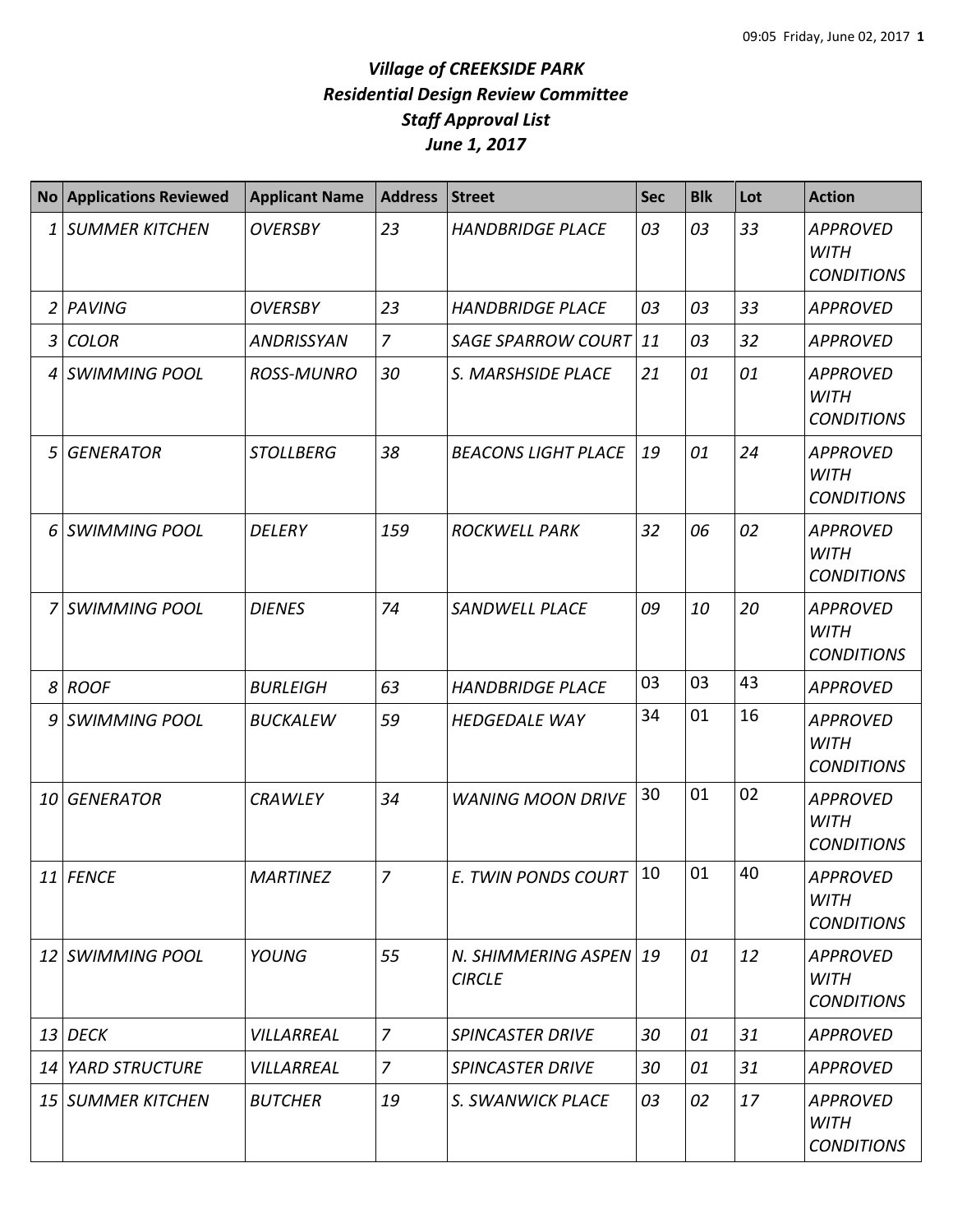|                 | No Applications Reviewed | <b>Applicant Name</b> | <b>Address</b> | Street                           | <b>Sec</b> | <b>Blk</b> | Lot | <b>Action</b>                                       |
|-----------------|--------------------------|-----------------------|----------------|----------------------------------|------------|------------|-----|-----------------------------------------------------|
| 16 <sup>1</sup> | <b>SWIMMING POOL</b>     | <b>MCGRAW</b>         | 135            | W. VALERA RIDGE<br><b>PLACE</b>  | 31         | 01         | 13  | <b>APPROVED</b><br><b>WITH</b><br><b>CONDITIONS</b> |
|                 | 17 PERGOLA               | <b>WITUCKI</b>        | 22             | <b>JADEN OAKS PLACE</b>          | 24         | 01         | 09  | <b>APPROVED</b><br><b>WITH</b><br><b>CONDITIONS</b> |
| 18              | <b>SWIMMING POOL</b>     | <b>OSBOURNE</b>       | 11             | N. CURLY WILLOW<br><b>CIRCLE</b> | 15         | 02         | 02  | <b>APPROVED</b><br><b>WITH</b><br><b>CONDITIONS</b> |
| 19              | PERGOLA                  | <b>OSBOURNE</b>       | 11             | N. CURLY WILLOW<br><b>CIRCLE</b> | 15         | 02         | 02  | <b>APPROVED</b><br><b>WITH</b><br><b>CONDITIONS</b> |
| 20              | <b>FIRE PIT</b>          | <b>OSBOURNE</b>       | 11             | N. CURLY WILLOW<br><b>CIRCLE</b> | 15         | 02         | 02  | <b>APPROVED</b><br><b>WITH</b><br><b>CONDITIONS</b> |
| 21              | <b>SUMMER KITCHEN</b>    | <b>OSBOURNE</b>       | 11             | N. CURLY WILLOW<br><b>CIRCLE</b> | 15         | 02         | 02  | <b>APPROVED</b><br><b>WITH</b><br><b>CONDITIONS</b> |
| 22              | <b>OUTDOOR SHOWER</b>    | <b>OSBOURNE</b>       | 11             | N. CURLY WILLOW<br><b>CIRCLE</b> | 15         | 02         | 02  | <b>APPROVED</b><br><b>WITH</b><br><b>CONDITIONS</b> |
| 23              | <b>SWIMMING POOL</b>     | <b>CANTRALL</b>       | 63             | N. CURLY WILLOW<br><b>CIRCLE</b> | 15         | 02         | 13  | <b>APPROVED</b><br><b>WITH</b><br><b>CONDITIONS</b> |
|                 | 24 SUMMER KITCHEN        | <b>CANTRALL</b>       | 63             | N. CURLY WILLOW<br><b>CIRCLE</b> | 15         | 02         | 13  | <b>APPROVED</b><br><b>WITH</b><br><b>CONDITIONS</b> |
|                 | 25 PATIO COVER           | <b>NOWLIN</b>         | 259            | <b>NEW HARMONY TRAIL</b>         | 14         | 05         | 03  | <b>APPROVED</b><br>WITH<br><b>CONDITIONS</b>        |
|                 | 26 FENCE                 | <b>CHIMES</b>         | 203            | <b>OARWOOD PLACE</b>             | 01         | 01         | 12  | <b>APPROVED</b><br><b>WITH</b><br><b>CONDITIONS</b> |
| 27              | <b>PATIO COVER</b>       | <b>ROCHA</b>          | 39             | <b>WHITBARROW PLACE</b>          | 28         | 01         | 10  | <b>APPROVED</b><br>WITH<br><b>CONDITIONS</b>        |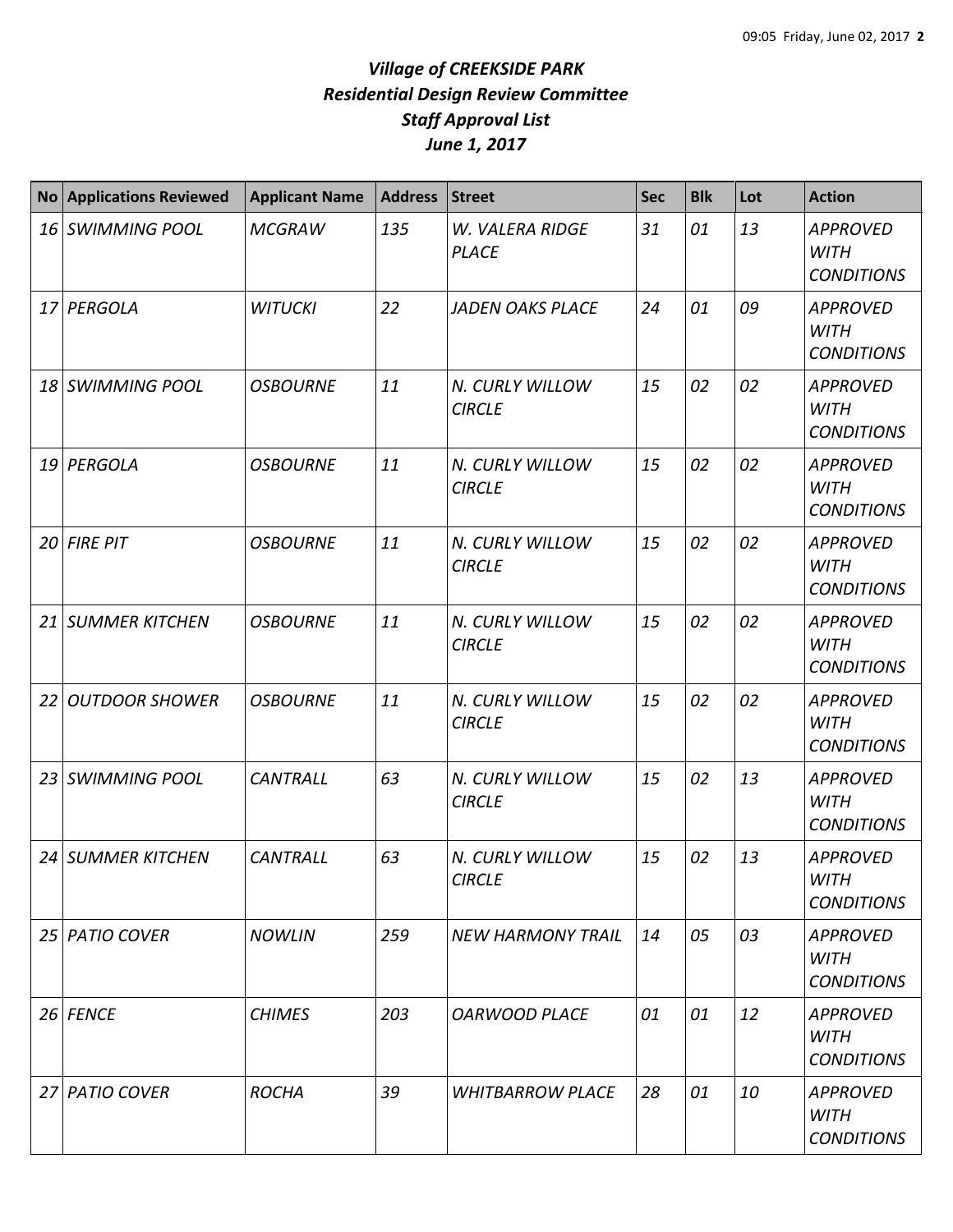| <b>No</b>       | <b>Applications Reviewed</b>         | <b>Applicant Name</b> | <b>Address</b> | <b>Street</b>                     | <b>Sec</b> | <b>Blk</b> | Lot | <b>Action</b>                                       |
|-----------------|--------------------------------------|-----------------------|----------------|-----------------------------------|------------|------------|-----|-----------------------------------------------------|
|                 | 28 SUMMER KITCHEN<br><b>AND WALL</b> | <b>ROCHA</b>          | 39             | <b>WHITBARROW PLACE</b>           | 28         | 01         | 10  | <b>APPROVED</b><br><b>WITH</b><br><b>CONDITIONS</b> |
|                 | 29 PATIO COVER                       | <b>CHAVEZ PEON</b>    | 10             | <b>KITTATINNY PLACE</b>           | 03         | 04         | 10  | <b>APPROVED</b><br><b>WITH</b><br><b>CONDITIONS</b> |
| 30 I            | PERGOLA                              | <b>CHAVEZ PEON</b>    | 10             | <b>KITTATINNY PLACE</b>           | 03         | 04         | 10  | <b>APPROVED</b><br><b>WITH</b><br><b>CONDITIONS</b> |
| 31              | <b>SWIMMING POOL</b>                 | RAMIREZ               | 18             | S. WHISTLING SWAN<br><b>PLACE</b> | 21         | 01         | 21  | <b>APPROVED</b><br><b>WITH</b><br><b>CONDITIONS</b> |
|                 | 32 FENCE                             | <b>RAMIREZ</b>        | 18             | S. WHISTLING SWAN<br><b>PLACE</b> | 21         | 01         | 21  | <b>APPROVED</b><br><b>WITH</b><br><b>CONDITIONS</b> |
| 33 <sup>1</sup> | <b>SWIMMING POOL</b>                 | <b>RILEY</b>          | 115            | S. CURLY WILLOW<br><b>CIRCLE</b>  | 15         | 02         | 35  | <b>APPROVED</b><br><b>WITH</b><br><b>CONDITIONS</b> |
| 34              | PERGOLA                              | <b>RILEY</b>          | 115            | S. CURLY WILLOW<br><b>CIRCLE</b>  | 15         | 02         | 35  | <b>APPROVED</b><br><b>WITH</b><br><b>CONDITIONS</b> |
| 35              | <b>SUMMER KITCHEN</b>                | <b>RILEY</b>          | 115            | S. CURLY WILLOW<br><b>CIRCLE</b>  | 15         | 02         | 35  | <b>APPROVED</b><br><b>WITH</b><br><b>CONDITIONS</b> |
|                 | 36 FIRE PIT                          | <b>RILEY</b>          | 115            | S. CURLY WILLOW<br><b>CIRCLE</b>  | 15         | 02         | 35  | <b>APPROVED</b><br><b>WITH</b><br><b>CONDITIONS</b> |
|                 | 37 PATIO COVER                       | <b>SCHMIDT</b>        | 43             | <b>WANING MOON DRIVE</b>          | 15         | 05         | 01  | <b>APPROVED</b><br><b>WITH</b><br><b>CONDITIONS</b> |
|                 | 38 SUMMER KITCHEN                    | <b>SCHMIDT</b>        | 43             | <b>WANING MOON DRIVE</b>          | 15         | 05         | 01  | <b>APPROVED</b><br><b>WITH</b><br><b>CONDITIONS</b> |
| 39 I            | <b>SWIMMING POOL</b>                 | <b>NIEPMANN</b>       | 6832           | <b>LAKE PALOMA TRAIL</b>          | 10         | 01         | 5R  | <b>APPROVED</b><br>WITH<br><b>CONDITIONS</b>        |